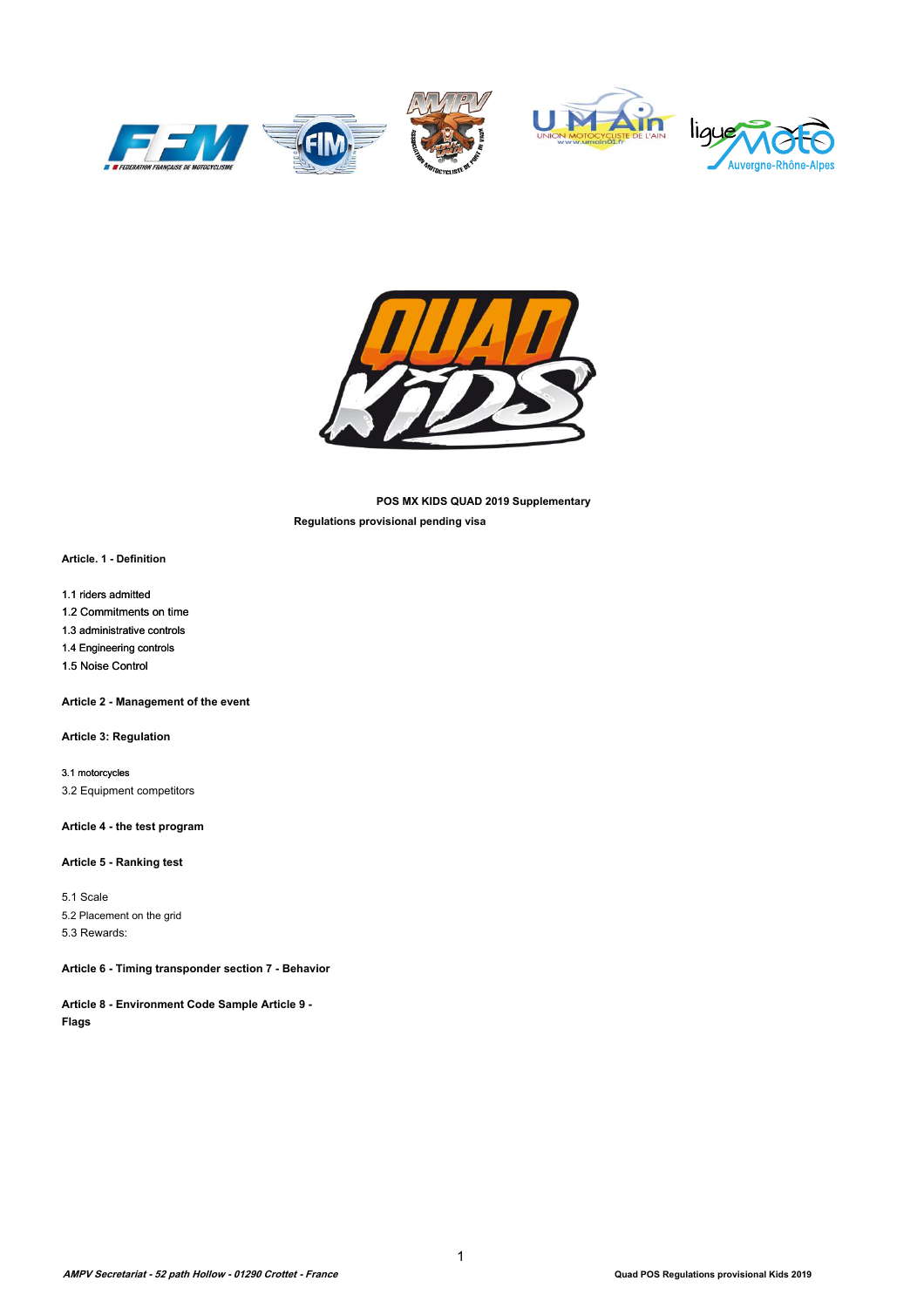#### **Article. 1 - DEFINITION -**

The Motorcyclist Association PONT-DE-VAUX registered under number and the Union Motorcyclist Ain organized on 22, 23, 24 and 25 August 2019 in the Maxxis Pont de Vaux Mondial du Quad, Maxxis KIDS QUAD , event invitation open to young people aged 9 to 15 years maximum.

## This international event is on the calendar of the FIM, the FIM Europe under number **IMN ......** and MNEs

as well as that of the FFM

This test is defined by these Supplementary Regulations, the FFM Security Technical Rules endurance terrain and the Sporting Code of the FIM

The circuit will have a length of 1.3 kilometers, the width of the track will be from 4 meters to 12 meters, the number of competitors is limited to 39.

#### **1.1 Allowed Runners:**

#### Are eligible to participate in this race all riders who hold a license issued by the FFM NJ **NCO LUE** Young or Inter.

Only admitted drivers in possession of the FFM license, national licenses of members of the European Union area countries (LUE and FIM) valid and licenses "one test" the latter is limited to available seats or in cases of incomplete grid. To obtain a license the day you have to be in possession of a medical certificate of less than 1 year of not against indication sport motorcycle competition. Printed "1 event" licenses are available on the website FFM http://www.ffmoto.org/journee-licence . Foreign national licenses outside the EU area will be regularized with FIM stamp and discharge.

#### **1.1.1 - Ages and Displacements:**

#### The displacements are imposed:

- 9/11 years: 65cc 2 stroke, 90cc 4 stroke
- 12/13: 85cc 2 stroke, 4-stroke 90cc or 150 4-stroke engine speed and cooling liquid
- 13/15 years: 2 stroke 125cc or 250cc 4 stroke

Pilots holding a license "1 LJA2 Event" will participate in the event.

To facilitate the administrative checks, the drivers can purchase their license online at: <http://www.ffmoto.org/journee-licence.>

#### .**1.2 - Commitments on time:**

To participate, send a registration form is mandatory at least 15 days before the event and registration will be possible within the 39 available places in the order of receipt of commitments by mail to :

#### AMPV: 52 01290 Trail Hollow Crottet - March 85 October 23 07 mailto: racingmmo@aol[.com](mailto:racingmmo@aol.com)

## The entry fees are fixed  $90 \text{ } \in$  TTC (Ninety Euros)

For French drivers: Checks are made payable to the Motorcycle Association of PONT-DE-VAUX (AMPV).

For foreign drivers: the payment is made only by credit card, or bank transfer (SWIFT). In the case of a bank transfer, € 30 are added to the entry fee for bank charges.

| <b>BANK NAME</b>                  | <b>BANK ADDRESS</b> | ACCOUNT NAME |
|-----------------------------------|---------------------|--------------|
| <b>CIC Lyonnaise de Banque</b>    | LB PONT DE VAUX     | <b>AMPV</b>  |
| IBAN:                             | SHIFT CODE / BIC    |              |
| FR76 1009 6182 0300 0147 5830 145 | <b>CMCIFRPP</b>     |              |

#### **COMMITMENTS ONLINE**

Easier, faster and safer, you can now fully commit yourself online.

- you complete your entry form and you send us by email at racingmmo@aol.com

-with your credit card you can easily adjust the amount of your commitment by going to <https://www.apayer.fr/AMPV>

Remember to specify the REFERENCE **category** 12H-Contest-Kids and **driver name # 1**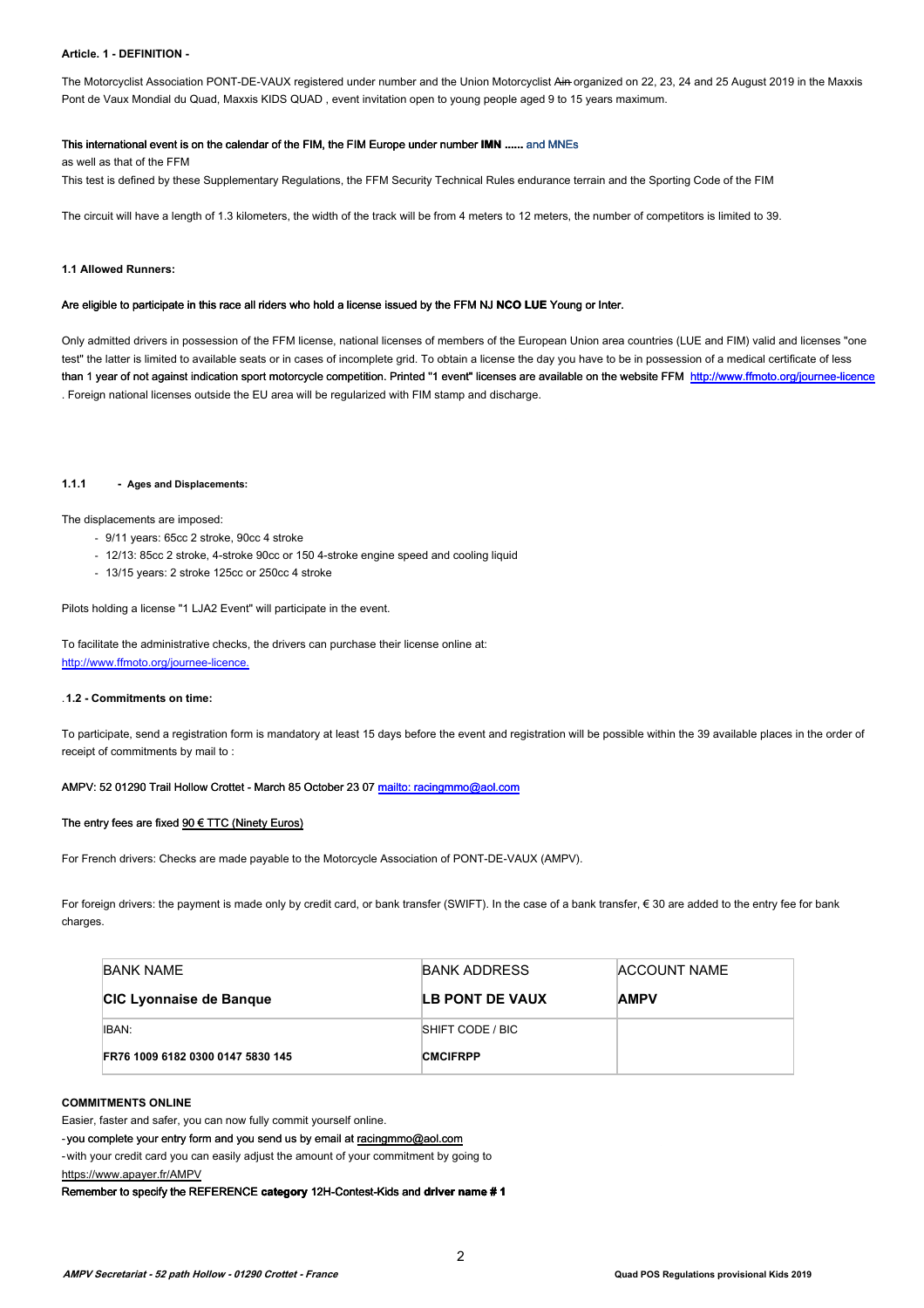This entry fee includes : Bib, rental of the transponder, and carrier 3 badges 1 attendant, mechanic 1, 1 signaller more vehicle 1 pass.

Anyone wishing to access the fuel-station and / or paneling during the race must hold a minimum of a license "driver assistant" called "LAP" (45  $\epsilon$  per year), a sports license **NCO** etc.) or officer, etc.

We remind you that the organizing motorcycle club does not guarantee individual accident persons not members of the organization present in the fuel-station and / or paneling. It is from **Wednesday, August 21,** on arrival (Competitors West Entrance) that will be delivered to the designated person (see entry form) representing the team, all the badges.

## **1.3 - Administrative Controls:**

Competitors will formally submit the following documents:

- identity card or passport.
- Handlebar (gold or silver) or CASM
- Parental consent.
- For the French competitors and Europeans 2019 License
- medical certificate dated less than a year for the drivers taking a license an event
- The originals of all documents must be presented.
- STATEMENTS OF LOSS OR THEFT AND COPIES WILL NOT BE ACCEPTED.

## **1.4 - Engineering Controls:**

All machines (as well as helmets and equipment driver) must be controlled, according to the technical rules issued by the FFM. Particular attention will be paid to the control of noise machines.

#### **1.5- Noise control:**

#### Next FFM standards in effect limited to **110 decibels at 2 m.** Any machine over this limit will be rejected at the outset.

#### **Article 2: Supervision of the event:**

| <b>TECHNICAL ORGANIZER</b>                                                      | Rudolph Maingret 016,212                                |
|---------------------------------------------------------------------------------|---------------------------------------------------------|
| <b>CLERK OF THE COURSE</b>                                                      | André LIOGIER 171369                                    |
| RACE ASSISTANT MANAGERS Christophe Comas 007 077/003 604 Michel BERNARD FOREMAN |                                                         |
|                                                                                 | Daniel HOUYEZ 058.887                                   |
| <b>STEWARDS</b>                                                                 | Patrice CLAISSE 006 838, 142 107 Paul ROCHE             |
| <b>COMMISSIONERS ROAD</b>                                                       | Marshals, FFM, Rhone-Alpes and neighboring league clubs |
| <b>TECHNICAL STEWARDS</b>                                                       | Patrick THEVENARD 147 505 022 644 Christian SULPICE     |
| <b>TIMING</b>                                                                   | <b>AFC Micro</b>                                        |

#### **Article 3: Regulation**

#### **3.1 Motorcycles:**

Will be admitted the machines meet the following standards:

**DEFINITION:** A quad is a four-wheeled vehicle and whose rear wheels propelling are mounted on the same rigid horizontal axis

- The engine may in no case be located behind the driver.
- All differential transmission system is prohibited.
- The choice of the frame, the engine, the fuel tank site is free.
- Studded tires are forbidden chained.
- Wheels, either to the front or rear can not exceed 12 inches in diameter.
- The spoke wheels and spokes as well as the carbon rims are prohibited.
- The overall width must not exceed 1300 mm, whatever the compression damper, measuring supported (driver on the machine).
- The exhaust silencer must not exceed the back plumb quad or verticaltangente line.
- The back plate is flexible plastic.
- The driver must be necessarily isolated rear wheel by two wings integral or not with each other, made of plastic or polyester.
- Transmission provided by a chain must be equipped with a shoe in hard material (Teflon type and not alu)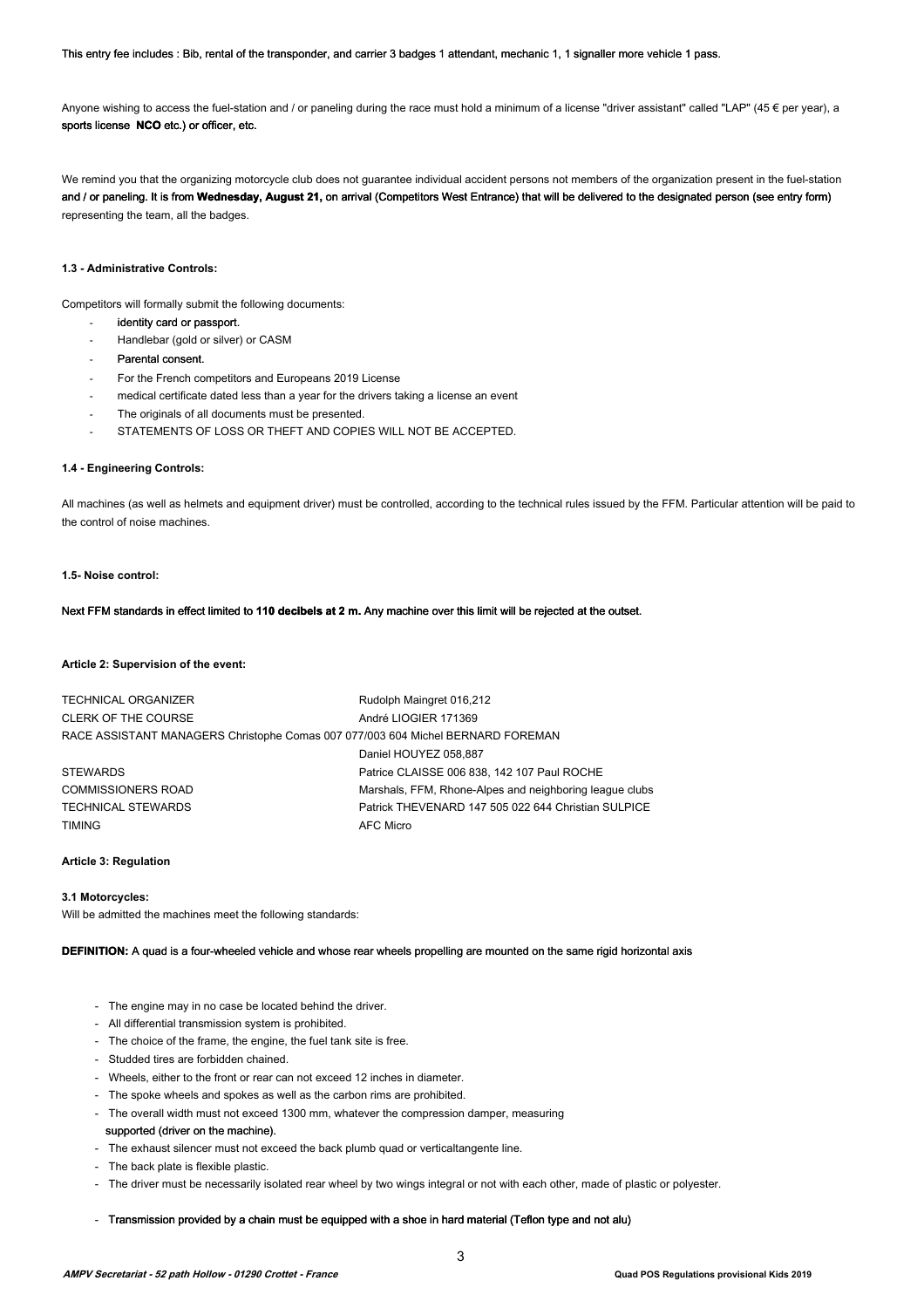in its lower part protecting the ring and the disc. A bumper or bull bars will be set up. In the case of a bumper, the two ends must be rounded, minimum diameter: 15 mm

- A protective tube (or bar nerve) without projecting portion of round cross-section must be provided on each side of the craft. It will necessarily be secured at two points: one at the articulation of the lower suspension arm support, the other on the support footrest and include straps or metal grids fixed to the bar pipe of nerve and chassis . To prevent the foot of the driver touching theground accidentally.
- A circuit breaker interrupting the power supply must be connected to the driver.
- Management must be ensured by the front wheels.
- The handlebar must be equipped with a protection pad on the crossbar. The handlebars without bar cross must be equipped with a protection pad in the middle of the handlebar, covering widely the handlebars clamps.
- The exposed ends of the handlebar must be plugged with a solid material or rubber covered.
- Mud guards must be made of flexible materials.
- All motorcycles must be fueled with unleaded fuel in accordance with FIM specifications. "
- The reservoir capacity can not exceed 22 liters for 2T and 4T engines.
- Fuel tanks can be placed at the front of the vehicle (in front of the handlebars)
- The tanks can not exceed the height of the handlebar.
- A red light like "LED" on the back is mandatory (minimum 10cm).

#### **Plates machines:**

- The plates of the machines must be regulation size.
- The front plate and back will have a green background with white numbers, mate.
- Size figures: 14cm minimum top

Size of the front plate 15 x 20 cm The location chosen for the installation of this plate is the front fascia, not the front bumper. This is mandatory from the beginning to the end of the race.

- Dimension of the back plate 23 x 28 cm. The rear plate must be perpendicular to the axis of the track. It is made of a flexible material, non-rigid, metal forbidden for safety reasons must be positioned as a model below. The numbers are affixed to the left and right sides to be visible on each side

Attached is an example of back plate that works:



#### **3.2 Equipment competitors:**

#### **Clothing:**

During the activities, the drivers must wear a uniform of crossman or full enduro resistant material that covers the torso and arms, pants and gloves resistant material and leather boots or an equivalent material from knee .

- mandatory back protector standard EN 1621-2
- highly recommended chest protection EN 14021
- full Vest (pectoral and dorsal integrated): The EN 1621-2 is mandatory and EN 14021 is recommended.

## **Helmets:**

During the activities the drivers wear a safety helmet. The helmet must be properly secured, well-adjusted and in good condition. It must be equipped with a chin strap fastening system.

All helmets must be marked with one of the approval marks of the following official international standards:

FIM Europe / ECE 22/05, Great Britain and BSA B, USA + 2010 SNELL or Japan JLS.T8133 2007. No projecting object, light, camera and others, should be placed on the helmet.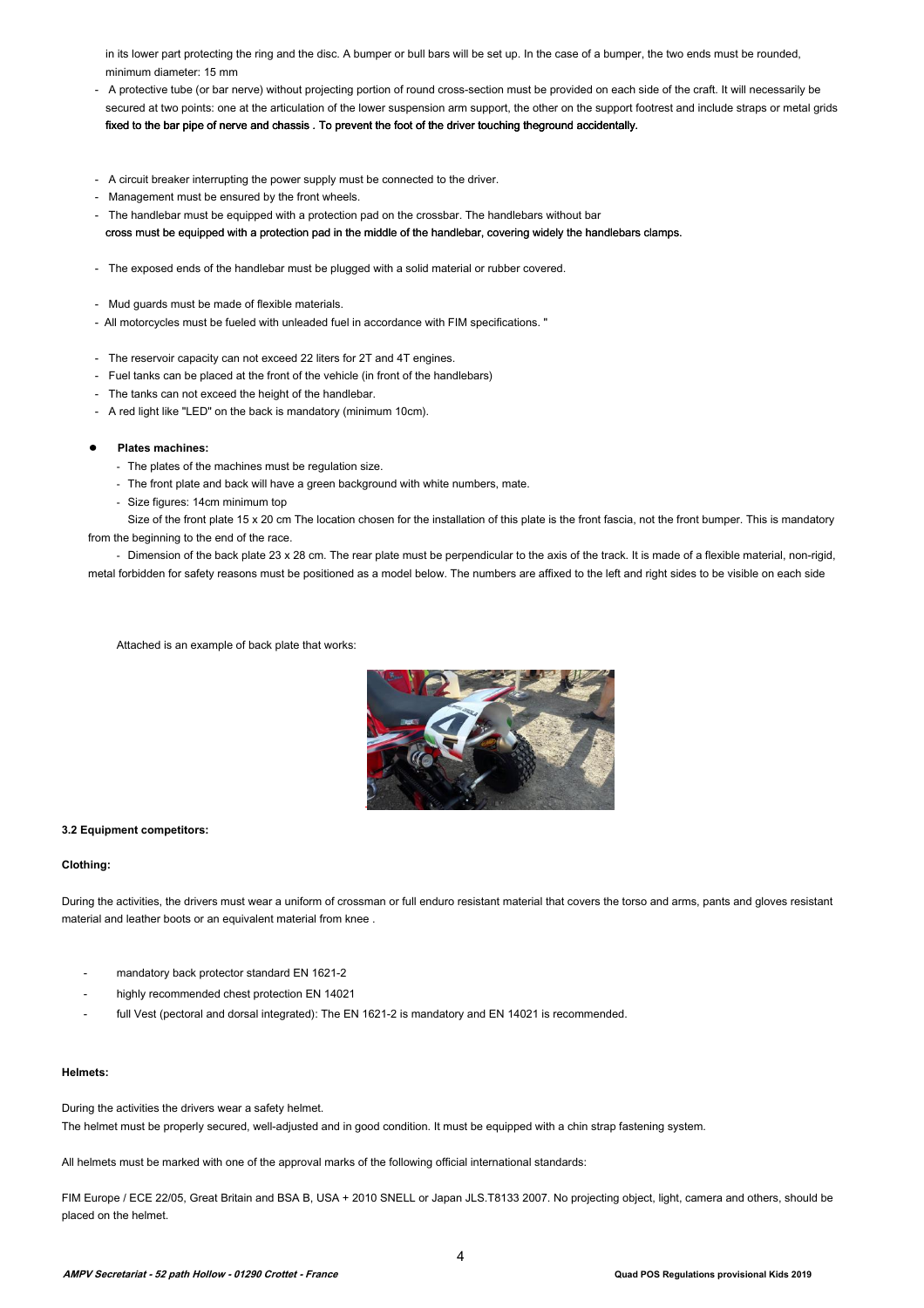Helmets with an aerodynamic appendage (spoiler) are prohibited, except those original homologated with this accessory.

To protect eyes, wearing glasses, goggles and visors are allowed. The eye protectors and glasses must be safe, unbreakable. Helmet visors must not be part of the helmet.

#### **Article 4 - the test program: See Appendix**

#### **Article. 5: Ranking of the event**

The general classification of the event is calculated by summing the points awarded in each round. The man who scored the highest number of points will be declared the winner.

In case of a tie the one who has got the best seat in the final round will be declared the winner of the event. This is true for the other tie.

#### **5.1 Scale:**

Each round is considered a test as it may, the points awarded per round are:

| 1st    | 25 | 5th 16 |  | 9th 12  |  | 13th 08 |  | 17th 04 |  |
|--------|----|--------|--|---------|--|---------|--|---------|--|
| 2nd 22 |    | 6th 15 |  | 10th 11 |  | 14th 07 |  | 18th 03 |  |
| 3rd 20 |    | 7th 14 |  | 11th 10 |  | 15th 06 |  | 19th 02 |  |
| 4th 18 |    | 8th 13 |  | 12th 09 |  | 16th 05 |  | 20th 01 |  |

#### **5.2 Placement on the grid:**

The placement on the grid for the 3 rounds will be determined by the qualifying session.

#### **5.3 Rewards:**

The AMPV and partners reward in the form of cups, trophies, and endowments:

```
1 er, 2th, 3th General Rating 1 er, 2th, 3th Female. 1 er, 2th, 3th Youngest
(9/11 years) 1 er, 2 th, 3 th Minimal (12/13 years) 1 er, 2 th, 3 th
Cadet (13/15 years)
```
(Each driver will be rewarded with prizes and endowments)

## **Article 6 - Timing transponder**

The Timing is done through transponders. The cost of leasing transponders (6 € per event) is included in the amount of the commitment. Transponders will be distributed the night before and the morning of the test, they will be left clean at the end of the last round of each event. A deposit of € 200 is required, guaranteeing the loss or damage to the equipment.

#### **Article 7 - Behavior**

Any driver engaged in an event must have a correct behavior.

He is responsible for his companions, both on the track as around the site before, during and after the test. Therefore where a licensee is on a site as part of an organization, a workout or a race, it is required to respect the instructions of the Organizers, the Race Director and Delegate of the test. No intervention of relatives where friends will be tolerated in the conduct of an event.

#### Any competitor leaving his stand will necessarily move at low speed (20 km / h maximum.)

IT IS FORBIDDEN TO STOP ALONG THE WALL STAND. ALSO, IT IS FORBIDDEN TO EACH MEMBER OF THE TEAM OF CROSSING THE WALL STAND.

#### **Recall :** it is strictly forbidden to smoke in the stands

## **7.1- Advertisement:**

It is recalled in accordance with the law 91-32, any advertising for a brand of tobacco or alcohol is prohibited inside the circuit.

1) Any advertisement or advertising and promotional action in organizing speakers or around the circuit (stands, parks, track, town, etc ...) are subject to prior agreement with the World advertising service Quad. Any advertising, display advertising or promotional in nature and on the stands is strictly prohibited without the express agreement of the organizer.

2) The parks reserved for competitors, assistance and firms are made available to enable them to participate in the test in the technical conditions as satisfactory as possible. These parks can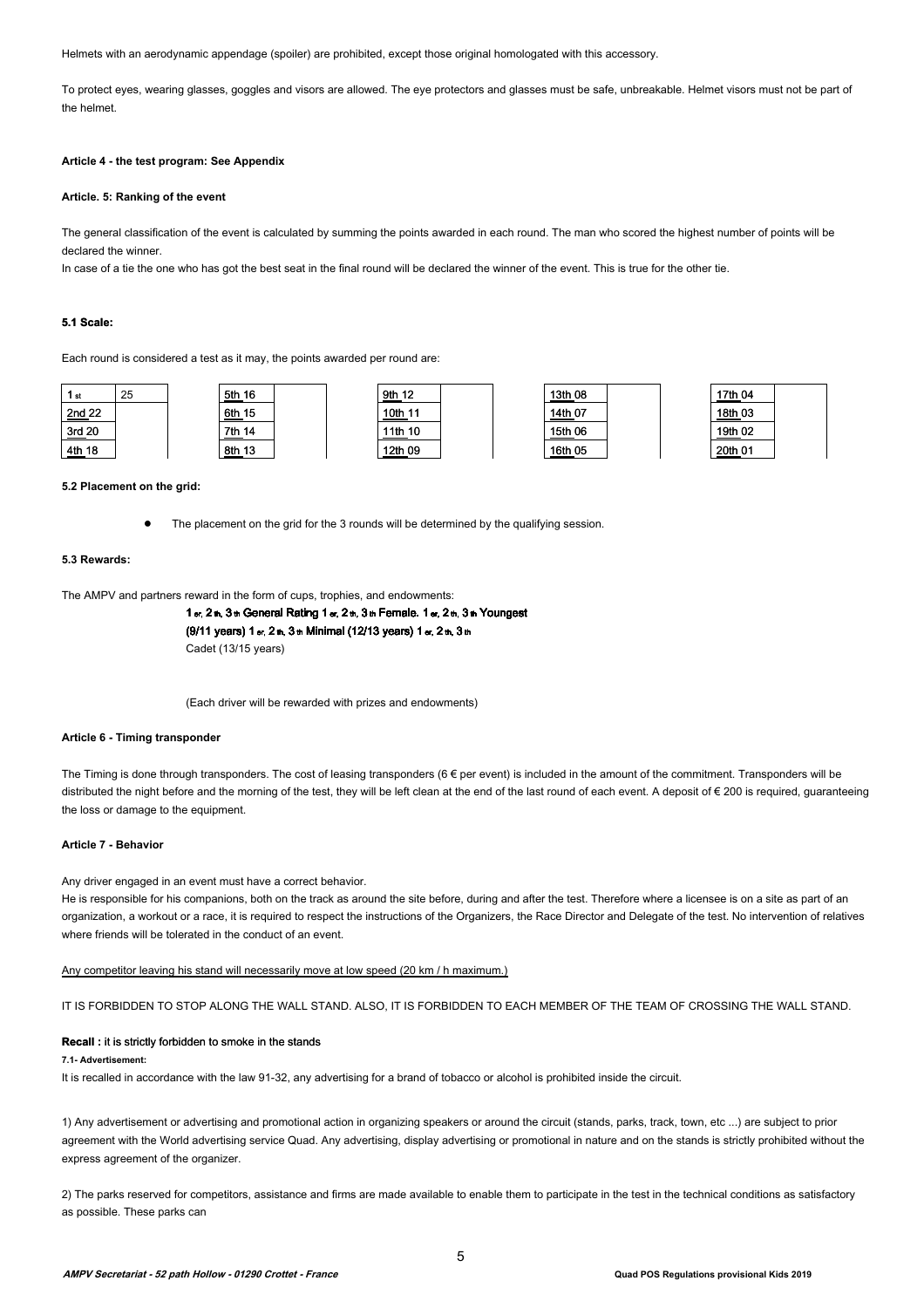be used for advertising, commercial or public relations, without prior agreement of the organizer.

3) Any aerial advertising, any advertising, promotional or public relations activity using the air space above the circuit and surrounding towns, is strictly prohibited without prior written consent of the head of the Mondial du Quad advertising service and other administrative authorities.

## 4) The official race numbers must always be worn and visible for the duration of the event including ceremonies (podium finish press conference etc. . The bib

is included in the commitment and will be kept by the drivers after the race.

Still, for promotion and press kit, drivers have the opportunity to flock their jerseys with the official bib elements, it will fully respect the specifications provided by the organization on positioning, color and size, however, the pilot must absolutely wear the bib testing and racing.

#### **Article 8 - Extract from the Environmental Code**

#### **Competitors must respect environmental rules put in place by the organizer and under the MFF regulation.**

The Environmental Mat is compulsory for all disciplines. It may consist of an absorbent part and an

impermeable portion.

Its use will be mandatory wherever the work on the bike will be allowed by the organizers. The minimum technical specifications for carpet are:

- Dimensions: 160 cm X 100 cm minimum
- Absorption capacity: 1 liter minimum
- Thickness: from 5 to 7 mm minimum

#### **Article 9 - FLAGS**

**National Flag:** Start of the race

**Green flag:** free Track

**Yellow flag fixed:** Danger, slow down and no overtaking

Yellow flag stirred: immediate danger, slow down and overtaking. The driver is not allowed to jump, quad wheels must stay in contact with the ground.

## **White flag Red Cross of St Andrew:** Presence of the medical service at the track. No overtaking. The driver is not allowed to jump. The wheels of the ATV must remain in contact with the ground

**Red flag:** Interruption of a race or test session.

**Checkered Flag:** End of a race or test session

**Article10 INSURANCE** 

The organizer has taken out insurance.

## **In case of accident, ambulance,** the circuit 12 hours Vaux bridge (01) to the hospital **rest**

## **borne committed** .

For licenses "proof sheet" issued by the FFM, non-nationals foreign pilots of a European Union member country receive no guarantee attached to this license. During the administrative checks, you can purchase additional body warranty. If you refuse, we ask you to sign a liability waiver.

**ACCOMMODATION:** Thank you to contact the Pont de Vaux Tourist Office who will give you a list of hotels, campsites and guest rooms for you: Tel: 00.33. (0) 3.85.30.30.02 - Fax and answering machine:

00.33. (0) 3.85.30.68.69 - email: pont.de.vaux.tourisme@wanadoo.fr - www.pontdevaux.com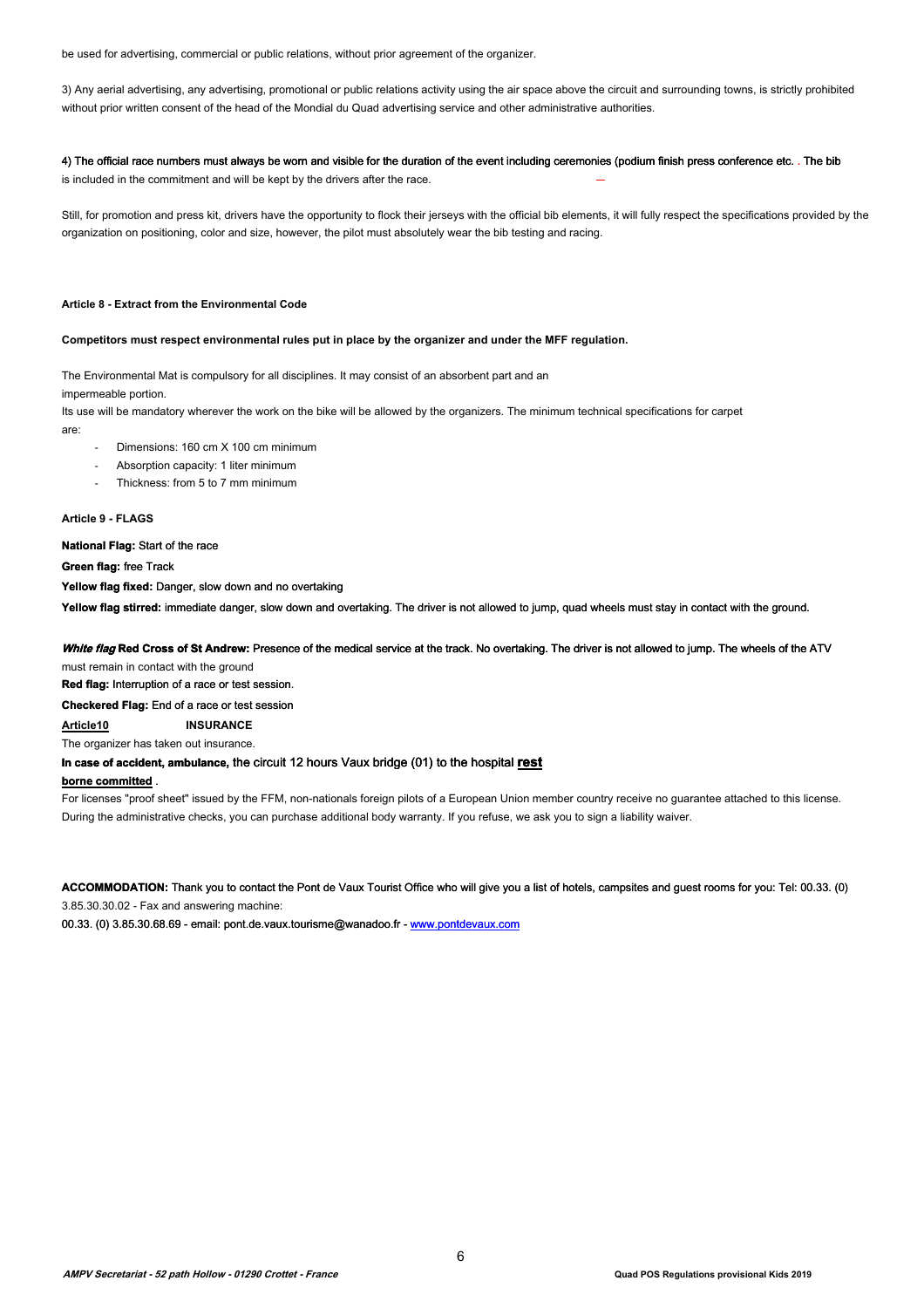# **TIME POS CS 2019-05**

| interval duration<br><b>Beginning end</b><br>8:30 9:30 Home commissioners<br>1:00:00<br>0:00<br>9:30 10:00 briefing commissioners<br>0:30:00<br>0:15:00<br>8:30 8:45 Kids briefing<br>8:45 9:30 World Briefing + Contest<br>0:45:00<br>9:30 10:30 ISS testing<br>1:00:00<br>0:00<br>10:30 10:45 Kids trials<br>0:15:00<br>0:15<br>11:00 24:00 Contest trials (Chrono 11:00 / 11:30)<br>1:00:00<br><b>MEAL</b><br>1:45:00<br>12:00 1:45 p.m.<br><i>VENDRDEDI 23</i><br>24:15 24:30 STAGING ISS<br>0:15<br>0:15:00<br>12:45 1:30 p.m. 1st round SSV<br>0:15<br>0:45:00<br>1:30 p.m. 1:45 p.m. STAGING Kids Quad<br>0:00<br>0:15:00<br>1:45 p.m. 2:00 p.m. Kids Quad 1st round<br>0:00<br>0:15:00<br>2:15 p.m. 4:15 p.m. Global trials (Chrono 3:15 p.m. / 4:15 p.m.)<br>0:15<br>2:00:00<br>0:15<br>4:30 p.m. 5:00 p.m. STAGING Contest<br>0:30:00<br>5:00 p.m. 7:00 p.m. Contest 1st round<br>0:00<br>2:00:00<br><b>MEAL</b><br>1:30:00<br>7:00 p.m. 8:30 p.m.<br>0:00<br>7:00 p.m. 7:15 p.m. STAGING ISS<br>0:15:00<br>7:15 p.m. 8:00 p.m. 2nd round SSV<br>0:00<br>0:45:00<br>8:00 p.m. 8:30 p.m. Global pre-grid<br>0:00<br>0:30:00<br>11:30 p.m. 8:30 p.m. World 1st round<br>0:00<br>3:00:00<br>8:30 8:45 briefing commissioners<br>0:15:00<br>9:00 9:45 STAGING Contest<br>0.150.45.00<br>0:00<br>9:45 11:45 Contest 2nd round<br>2:00:00<br>24:00 24:15 STAGING Kids Quad<br>0:15<br>0:15:00<br>0:00<br>24:15 24:30 Kids Quad 2nd round<br>0:15:00<br><b>Discount Price Contest</b><br>Saturday 24<br><b>MEAL</b><br>12:15 1:45 p.m.<br>1:30:00<br>1:00 p.m. 1:45 p.m. Global pre-grid<br>1:15 0:45:0 <mark>0</mark><br>1:45 p.m. 4:45 p.m. 2nd World inning<br>0:00<br>3:00:00<br>0:15<br>0:30:00<br>5:00 p.m. 5 30 p.m. Defi Motorcycle Trials<br>5:45 p.m. 6:00 p.m. STAGING ISS<br>0:15<br>0:15:00<br>0:45:00<br>6:00 p.m. 6:45 p.m. 3rd round SSV<br>0:00<br>1:45:00<br><b>MEAL</b><br>6:15 p.m. 8:00 p.m.<br>7:00 p.m. 7:45 p.m. Global pre-grid<br>$0.150.45.0$ <sup>D</sup><br>$0.008:00$ p.m. 3rd World inning<br>4:00:00<br>0:00<br>8:00 8:15 briefing commissioners<br>0:15:00<br>8:30 9:00 STAGING Defi Moto<br>0:30:00<br>0:15<br>9:00 24:00 Defi Moto<br>3:00:00<br>24:15 24:30 STAGING ISS<br>0:15<br>0:15:00<br>Sunday 25<br>12:30 1:15 p.m. 4th round SSV<br>0:00<br>0.45:00<br>2:00:00<br>0:00<br>12:15 2:15 p.m.<br><b>MEAL</b><br>1:30 p.m. 1:45 p.m. STAGING Kids Quad<br>$0:15$ $0:15.00$<br>1:45 p.m. 2:00 p.m. Kids Quad 3rd round<br>0:00<br>0:15:00<br>2:15 p.m. 2:45 p.m. Global pre-grid<br>0:15<br>0:30:00<br>$3:00$ p.m. $5:00$ p.m. 4th World handle<br>0:15<br>2:00:00<br>Prize Giving Kids / Global / Challenge / SSV<br>6:30 p.m. |  |  | 14/12/18 |
|--------------------------------------------------------------------------------------------------------------------------------------------------------------------------------------------------------------------------------------------------------------------------------------------------------------------------------------------------------------------------------------------------------------------------------------------------------------------------------------------------------------------------------------------------------------------------------------------------------------------------------------------------------------------------------------------------------------------------------------------------------------------------------------------------------------------------------------------------------------------------------------------------------------------------------------------------------------------------------------------------------------------------------------------------------------------------------------------------------------------------------------------------------------------------------------------------------------------------------------------------------------------------------------------------------------------------------------------------------------------------------------------------------------------------------------------------------------------------------------------------------------------------------------------------------------------------------------------------------------------------------------------------------------------------------------------------------------------------------------------------------------------------------------------------------------------------------------------------------------------------------------------------------------------------------------------------------------------------------------------------------------------------------------------------------------------------------------------------------------------------------------------------------------------------------------------------------------------------------------------------------------------------------------------------------------------------------------------------------------------------------------------------------------------------------------------------------------------------------------------------------------------------------------------------------------------------------------------------------------------------------------------------------------------------|--|--|----------|
|                                                                                                                                                                                                                                                                                                                                                                                                                                                                                                                                                                                                                                                                                                                                                                                                                                                                                                                                                                                                                                                                                                                                                                                                                                                                                                                                                                                                                                                                                                                                                                                                                                                                                                                                                                                                                                                                                                                                                                                                                                                                                                                                                                                                                                                                                                                                                                                                                                                                                                                                                                                                                                                                          |  |  |          |
|                                                                                                                                                                                                                                                                                                                                                                                                                                                                                                                                                                                                                                                                                                                                                                                                                                                                                                                                                                                                                                                                                                                                                                                                                                                                                                                                                                                                                                                                                                                                                                                                                                                                                                                                                                                                                                                                                                                                                                                                                                                                                                                                                                                                                                                                                                                                                                                                                                                                                                                                                                                                                                                                          |  |  |          |
|                                                                                                                                                                                                                                                                                                                                                                                                                                                                                                                                                                                                                                                                                                                                                                                                                                                                                                                                                                                                                                                                                                                                                                                                                                                                                                                                                                                                                                                                                                                                                                                                                                                                                                                                                                                                                                                                                                                                                                                                                                                                                                                                                                                                                                                                                                                                                                                                                                                                                                                                                                                                                                                                          |  |  |          |
|                                                                                                                                                                                                                                                                                                                                                                                                                                                                                                                                                                                                                                                                                                                                                                                                                                                                                                                                                                                                                                                                                                                                                                                                                                                                                                                                                                                                                                                                                                                                                                                                                                                                                                                                                                                                                                                                                                                                                                                                                                                                                                                                                                                                                                                                                                                                                                                                                                                                                                                                                                                                                                                                          |  |  |          |
|                                                                                                                                                                                                                                                                                                                                                                                                                                                                                                                                                                                                                                                                                                                                                                                                                                                                                                                                                                                                                                                                                                                                                                                                                                                                                                                                                                                                                                                                                                                                                                                                                                                                                                                                                                                                                                                                                                                                                                                                                                                                                                                                                                                                                                                                                                                                                                                                                                                                                                                                                                                                                                                                          |  |  |          |
|                                                                                                                                                                                                                                                                                                                                                                                                                                                                                                                                                                                                                                                                                                                                                                                                                                                                                                                                                                                                                                                                                                                                                                                                                                                                                                                                                                                                                                                                                                                                                                                                                                                                                                                                                                                                                                                                                                                                                                                                                                                                                                                                                                                                                                                                                                                                                                                                                                                                                                                                                                                                                                                                          |  |  |          |
|                                                                                                                                                                                                                                                                                                                                                                                                                                                                                                                                                                                                                                                                                                                                                                                                                                                                                                                                                                                                                                                                                                                                                                                                                                                                                                                                                                                                                                                                                                                                                                                                                                                                                                                                                                                                                                                                                                                                                                                                                                                                                                                                                                                                                                                                                                                                                                                                                                                                                                                                                                                                                                                                          |  |  |          |
|                                                                                                                                                                                                                                                                                                                                                                                                                                                                                                                                                                                                                                                                                                                                                                                                                                                                                                                                                                                                                                                                                                                                                                                                                                                                                                                                                                                                                                                                                                                                                                                                                                                                                                                                                                                                                                                                                                                                                                                                                                                                                                                                                                                                                                                                                                                                                                                                                                                                                                                                                                                                                                                                          |  |  |          |
|                                                                                                                                                                                                                                                                                                                                                                                                                                                                                                                                                                                                                                                                                                                                                                                                                                                                                                                                                                                                                                                                                                                                                                                                                                                                                                                                                                                                                                                                                                                                                                                                                                                                                                                                                                                                                                                                                                                                                                                                                                                                                                                                                                                                                                                                                                                                                                                                                                                                                                                                                                                                                                                                          |  |  |          |
|                                                                                                                                                                                                                                                                                                                                                                                                                                                                                                                                                                                                                                                                                                                                                                                                                                                                                                                                                                                                                                                                                                                                                                                                                                                                                                                                                                                                                                                                                                                                                                                                                                                                                                                                                                                                                                                                                                                                                                                                                                                                                                                                                                                                                                                                                                                                                                                                                                                                                                                                                                                                                                                                          |  |  |          |
|                                                                                                                                                                                                                                                                                                                                                                                                                                                                                                                                                                                                                                                                                                                                                                                                                                                                                                                                                                                                                                                                                                                                                                                                                                                                                                                                                                                                                                                                                                                                                                                                                                                                                                                                                                                                                                                                                                                                                                                                                                                                                                                                                                                                                                                                                                                                                                                                                                                                                                                                                                                                                                                                          |  |  |          |
|                                                                                                                                                                                                                                                                                                                                                                                                                                                                                                                                                                                                                                                                                                                                                                                                                                                                                                                                                                                                                                                                                                                                                                                                                                                                                                                                                                                                                                                                                                                                                                                                                                                                                                                                                                                                                                                                                                                                                                                                                                                                                                                                                                                                                                                                                                                                                                                                                                                                                                                                                                                                                                                                          |  |  |          |
|                                                                                                                                                                                                                                                                                                                                                                                                                                                                                                                                                                                                                                                                                                                                                                                                                                                                                                                                                                                                                                                                                                                                                                                                                                                                                                                                                                                                                                                                                                                                                                                                                                                                                                                                                                                                                                                                                                                                                                                                                                                                                                                                                                                                                                                                                                                                                                                                                                                                                                                                                                                                                                                                          |  |  |          |
|                                                                                                                                                                                                                                                                                                                                                                                                                                                                                                                                                                                                                                                                                                                                                                                                                                                                                                                                                                                                                                                                                                                                                                                                                                                                                                                                                                                                                                                                                                                                                                                                                                                                                                                                                                                                                                                                                                                                                                                                                                                                                                                                                                                                                                                                                                                                                                                                                                                                                                                                                                                                                                                                          |  |  |          |
|                                                                                                                                                                                                                                                                                                                                                                                                                                                                                                                                                                                                                                                                                                                                                                                                                                                                                                                                                                                                                                                                                                                                                                                                                                                                                                                                                                                                                                                                                                                                                                                                                                                                                                                                                                                                                                                                                                                                                                                                                                                                                                                                                                                                                                                                                                                                                                                                                                                                                                                                                                                                                                                                          |  |  |          |
|                                                                                                                                                                                                                                                                                                                                                                                                                                                                                                                                                                                                                                                                                                                                                                                                                                                                                                                                                                                                                                                                                                                                                                                                                                                                                                                                                                                                                                                                                                                                                                                                                                                                                                                                                                                                                                                                                                                                                                                                                                                                                                                                                                                                                                                                                                                                                                                                                                                                                                                                                                                                                                                                          |  |  |          |
|                                                                                                                                                                                                                                                                                                                                                                                                                                                                                                                                                                                                                                                                                                                                                                                                                                                                                                                                                                                                                                                                                                                                                                                                                                                                                                                                                                                                                                                                                                                                                                                                                                                                                                                                                                                                                                                                                                                                                                                                                                                                                                                                                                                                                                                                                                                                                                                                                                                                                                                                                                                                                                                                          |  |  |          |
|                                                                                                                                                                                                                                                                                                                                                                                                                                                                                                                                                                                                                                                                                                                                                                                                                                                                                                                                                                                                                                                                                                                                                                                                                                                                                                                                                                                                                                                                                                                                                                                                                                                                                                                                                                                                                                                                                                                                                                                                                                                                                                                                                                                                                                                                                                                                                                                                                                                                                                                                                                                                                                                                          |  |  |          |
|                                                                                                                                                                                                                                                                                                                                                                                                                                                                                                                                                                                                                                                                                                                                                                                                                                                                                                                                                                                                                                                                                                                                                                                                                                                                                                                                                                                                                                                                                                                                                                                                                                                                                                                                                                                                                                                                                                                                                                                                                                                                                                                                                                                                                                                                                                                                                                                                                                                                                                                                                                                                                                                                          |  |  |          |
|                                                                                                                                                                                                                                                                                                                                                                                                                                                                                                                                                                                                                                                                                                                                                                                                                                                                                                                                                                                                                                                                                                                                                                                                                                                                                                                                                                                                                                                                                                                                                                                                                                                                                                                                                                                                                                                                                                                                                                                                                                                                                                                                                                                                                                                                                                                                                                                                                                                                                                                                                                                                                                                                          |  |  |          |
|                                                                                                                                                                                                                                                                                                                                                                                                                                                                                                                                                                                                                                                                                                                                                                                                                                                                                                                                                                                                                                                                                                                                                                                                                                                                                                                                                                                                                                                                                                                                                                                                                                                                                                                                                                                                                                                                                                                                                                                                                                                                                                                                                                                                                                                                                                                                                                                                                                                                                                                                                                                                                                                                          |  |  |          |
|                                                                                                                                                                                                                                                                                                                                                                                                                                                                                                                                                                                                                                                                                                                                                                                                                                                                                                                                                                                                                                                                                                                                                                                                                                                                                                                                                                                                                                                                                                                                                                                                                                                                                                                                                                                                                                                                                                                                                                                                                                                                                                                                                                                                                                                                                                                                                                                                                                                                                                                                                                                                                                                                          |  |  |          |
|                                                                                                                                                                                                                                                                                                                                                                                                                                                                                                                                                                                                                                                                                                                                                                                                                                                                                                                                                                                                                                                                                                                                                                                                                                                                                                                                                                                                                                                                                                                                                                                                                                                                                                                                                                                                                                                                                                                                                                                                                                                                                                                                                                                                                                                                                                                                                                                                                                                                                                                                                                                                                                                                          |  |  |          |
|                                                                                                                                                                                                                                                                                                                                                                                                                                                                                                                                                                                                                                                                                                                                                                                                                                                                                                                                                                                                                                                                                                                                                                                                                                                                                                                                                                                                                                                                                                                                                                                                                                                                                                                                                                                                                                                                                                                                                                                                                                                                                                                                                                                                                                                                                                                                                                                                                                                                                                                                                                                                                                                                          |  |  |          |
|                                                                                                                                                                                                                                                                                                                                                                                                                                                                                                                                                                                                                                                                                                                                                                                                                                                                                                                                                                                                                                                                                                                                                                                                                                                                                                                                                                                                                                                                                                                                                                                                                                                                                                                                                                                                                                                                                                                                                                                                                                                                                                                                                                                                                                                                                                                                                                                                                                                                                                                                                                                                                                                                          |  |  |          |
|                                                                                                                                                                                                                                                                                                                                                                                                                                                                                                                                                                                                                                                                                                                                                                                                                                                                                                                                                                                                                                                                                                                                                                                                                                                                                                                                                                                                                                                                                                                                                                                                                                                                                                                                                                                                                                                                                                                                                                                                                                                                                                                                                                                                                                                                                                                                                                                                                                                                                                                                                                                                                                                                          |  |  |          |
|                                                                                                                                                                                                                                                                                                                                                                                                                                                                                                                                                                                                                                                                                                                                                                                                                                                                                                                                                                                                                                                                                                                                                                                                                                                                                                                                                                                                                                                                                                                                                                                                                                                                                                                                                                                                                                                                                                                                                                                                                                                                                                                                                                                                                                                                                                                                                                                                                                                                                                                                                                                                                                                                          |  |  |          |
|                                                                                                                                                                                                                                                                                                                                                                                                                                                                                                                                                                                                                                                                                                                                                                                                                                                                                                                                                                                                                                                                                                                                                                                                                                                                                                                                                                                                                                                                                                                                                                                                                                                                                                                                                                                                                                                                                                                                                                                                                                                                                                                                                                                                                                                                                                                                                                                                                                                                                                                                                                                                                                                                          |  |  |          |
|                                                                                                                                                                                                                                                                                                                                                                                                                                                                                                                                                                                                                                                                                                                                                                                                                                                                                                                                                                                                                                                                                                                                                                                                                                                                                                                                                                                                                                                                                                                                                                                                                                                                                                                                                                                                                                                                                                                                                                                                                                                                                                                                                                                                                                                                                                                                                                                                                                                                                                                                                                                                                                                                          |  |  |          |
|                                                                                                                                                                                                                                                                                                                                                                                                                                                                                                                                                                                                                                                                                                                                                                                                                                                                                                                                                                                                                                                                                                                                                                                                                                                                                                                                                                                                                                                                                                                                                                                                                                                                                                                                                                                                                                                                                                                                                                                                                                                                                                                                                                                                                                                                                                                                                                                                                                                                                                                                                                                                                                                                          |  |  |          |
|                                                                                                                                                                                                                                                                                                                                                                                                                                                                                                                                                                                                                                                                                                                                                                                                                                                                                                                                                                                                                                                                                                                                                                                                                                                                                                                                                                                                                                                                                                                                                                                                                                                                                                                                                                                                                                                                                                                                                                                                                                                                                                                                                                                                                                                                                                                                                                                                                                                                                                                                                                                                                                                                          |  |  |          |
|                                                                                                                                                                                                                                                                                                                                                                                                                                                                                                                                                                                                                                                                                                                                                                                                                                                                                                                                                                                                                                                                                                                                                                                                                                                                                                                                                                                                                                                                                                                                                                                                                                                                                                                                                                                                                                                                                                                                                                                                                                                                                                                                                                                                                                                                                                                                                                                                                                                                                                                                                                                                                                                                          |  |  |          |
|                                                                                                                                                                                                                                                                                                                                                                                                                                                                                                                                                                                                                                                                                                                                                                                                                                                                                                                                                                                                                                                                                                                                                                                                                                                                                                                                                                                                                                                                                                                                                                                                                                                                                                                                                                                                                                                                                                                                                                                                                                                                                                                                                                                                                                                                                                                                                                                                                                                                                                                                                                                                                                                                          |  |  |          |
|                                                                                                                                                                                                                                                                                                                                                                                                                                                                                                                                                                                                                                                                                                                                                                                                                                                                                                                                                                                                                                                                                                                                                                                                                                                                                                                                                                                                                                                                                                                                                                                                                                                                                                                                                                                                                                                                                                                                                                                                                                                                                                                                                                                                                                                                                                                                                                                                                                                                                                                                                                                                                                                                          |  |  |          |
|                                                                                                                                                                                                                                                                                                                                                                                                                                                                                                                                                                                                                                                                                                                                                                                                                                                                                                                                                                                                                                                                                                                                                                                                                                                                                                                                                                                                                                                                                                                                                                                                                                                                                                                                                                                                                                                                                                                                                                                                                                                                                                                                                                                                                                                                                                                                                                                                                                                                                                                                                                                                                                                                          |  |  |          |
|                                                                                                                                                                                                                                                                                                                                                                                                                                                                                                                                                                                                                                                                                                                                                                                                                                                                                                                                                                                                                                                                                                                                                                                                                                                                                                                                                                                                                                                                                                                                                                                                                                                                                                                                                                                                                                                                                                                                                                                                                                                                                                                                                                                                                                                                                                                                                                                                                                                                                                                                                                                                                                                                          |  |  |          |
|                                                                                                                                                                                                                                                                                                                                                                                                                                                                                                                                                                                                                                                                                                                                                                                                                                                                                                                                                                                                                                                                                                                                                                                                                                                                                                                                                                                                                                                                                                                                                                                                                                                                                                                                                                                                                                                                                                                                                                                                                                                                                                                                                                                                                                                                                                                                                                                                                                                                                                                                                                                                                                                                          |  |  |          |
|                                                                                                                                                                                                                                                                                                                                                                                                                                                                                                                                                                                                                                                                                                                                                                                                                                                                                                                                                                                                                                                                                                                                                                                                                                                                                                                                                                                                                                                                                                                                                                                                                                                                                                                                                                                                                                                                                                                                                                                                                                                                                                                                                                                                                                                                                                                                                                                                                                                                                                                                                                                                                                                                          |  |  |          |
|                                                                                                                                                                                                                                                                                                                                                                                                                                                                                                                                                                                                                                                                                                                                                                                                                                                                                                                                                                                                                                                                                                                                                                                                                                                                                                                                                                                                                                                                                                                                                                                                                                                                                                                                                                                                                                                                                                                                                                                                                                                                                                                                                                                                                                                                                                                                                                                                                                                                                                                                                                                                                                                                          |  |  |          |
|                                                                                                                                                                                                                                                                                                                                                                                                                                                                                                                                                                                                                                                                                                                                                                                                                                                                                                                                                                                                                                                                                                                                                                                                                                                                                                                                                                                                                                                                                                                                                                                                                                                                                                                                                                                                                                                                                                                                                                                                                                                                                                                                                                                                                                                                                                                                                                                                                                                                                                                                                                                                                                                                          |  |  |          |
|                                                                                                                                                                                                                                                                                                                                                                                                                                                                                                                                                                                                                                                                                                                                                                                                                                                                                                                                                                                                                                                                                                                                                                                                                                                                                                                                                                                                                                                                                                                                                                                                                                                                                                                                                                                                                                                                                                                                                                                                                                                                                                                                                                                                                                                                                                                                                                                                                                                                                                                                                                                                                                                                          |  |  |          |
|                                                                                                                                                                                                                                                                                                                                                                                                                                                                                                                                                                                                                                                                                                                                                                                                                                                                                                                                                                                                                                                                                                                                                                                                                                                                                                                                                                                                                                                                                                                                                                                                                                                                                                                                                                                                                                                                                                                                                                                                                                                                                                                                                                                                                                                                                                                                                                                                                                                                                                                                                                                                                                                                          |  |  |          |
|                                                                                                                                                                                                                                                                                                                                                                                                                                                                                                                                                                                                                                                                                                                                                                                                                                                                                                                                                                                                                                                                                                                                                                                                                                                                                                                                                                                                                                                                                                                                                                                                                                                                                                                                                                                                                                                                                                                                                                                                                                                                                                                                                                                                                                                                                                                                                                                                                                                                                                                                                                                                                                                                          |  |  |          |
|                                                                                                                                                                                                                                                                                                                                                                                                                                                                                                                                                                                                                                                                                                                                                                                                                                                                                                                                                                                                                                                                                                                                                                                                                                                                                                                                                                                                                                                                                                                                                                                                                                                                                                                                                                                                                                                                                                                                                                                                                                                                                                                                                                                                                                                                                                                                                                                                                                                                                                                                                                                                                                                                          |  |  |          |
|                                                                                                                                                                                                                                                                                                                                                                                                                                                                                                                                                                                                                                                                                                                                                                                                                                                                                                                                                                                                                                                                                                                                                                                                                                                                                                                                                                                                                                                                                                                                                                                                                                                                                                                                                                                                                                                                                                                                                                                                                                                                                                                                                                                                                                                                                                                                                                                                                                                                                                                                                                                                                                                                          |  |  |          |
|                                                                                                                                                                                                                                                                                                                                                                                                                                                                                                                                                                                                                                                                                                                                                                                                                                                                                                                                                                                                                                                                                                                                                                                                                                                                                                                                                                                                                                                                                                                                                                                                                                                                                                                                                                                                                                                                                                                                                                                                                                                                                                                                                                                                                                                                                                                                                                                                                                                                                                                                                                                                                                                                          |  |  |          |
|                                                                                                                                                                                                                                                                                                                                                                                                                                                                                                                                                                                                                                                                                                                                                                                                                                                                                                                                                                                                                                                                                                                                                                                                                                                                                                                                                                                                                                                                                                                                                                                                                                                                                                                                                                                                                                                                                                                                                                                                                                                                                                                                                                                                                                                                                                                                                                                                                                                                                                                                                                                                                                                                          |  |  |          |
|                                                                                                                                                                                                                                                                                                                                                                                                                                                                                                                                                                                                                                                                                                                                                                                                                                                                                                                                                                                                                                                                                                                                                                                                                                                                                                                                                                                                                                                                                                                                                                                                                                                                                                                                                                                                                                                                                                                                                                                                                                                                                                                                                                                                                                                                                                                                                                                                                                                                                                                                                                                                                                                                          |  |  |          |
|                                                                                                                                                                                                                                                                                                                                                                                                                                                                                                                                                                                                                                                                                                                                                                                                                                                                                                                                                                                                                                                                                                                                                                                                                                                                                                                                                                                                                                                                                                                                                                                                                                                                                                                                                                                                                                                                                                                                                                                                                                                                                                                                                                                                                                                                                                                                                                                                                                                                                                                                                                                                                                                                          |  |  |          |
|                                                                                                                                                                                                                                                                                                                                                                                                                                                                                                                                                                                                                                                                                                                                                                                                                                                                                                                                                                                                                                                                                                                                                                                                                                                                                                                                                                                                                                                                                                                                                                                                                                                                                                                                                                                                                                                                                                                                                                                                                                                                                                                                                                                                                                                                                                                                                                                                                                                                                                                                                                                                                                                                          |  |  |          |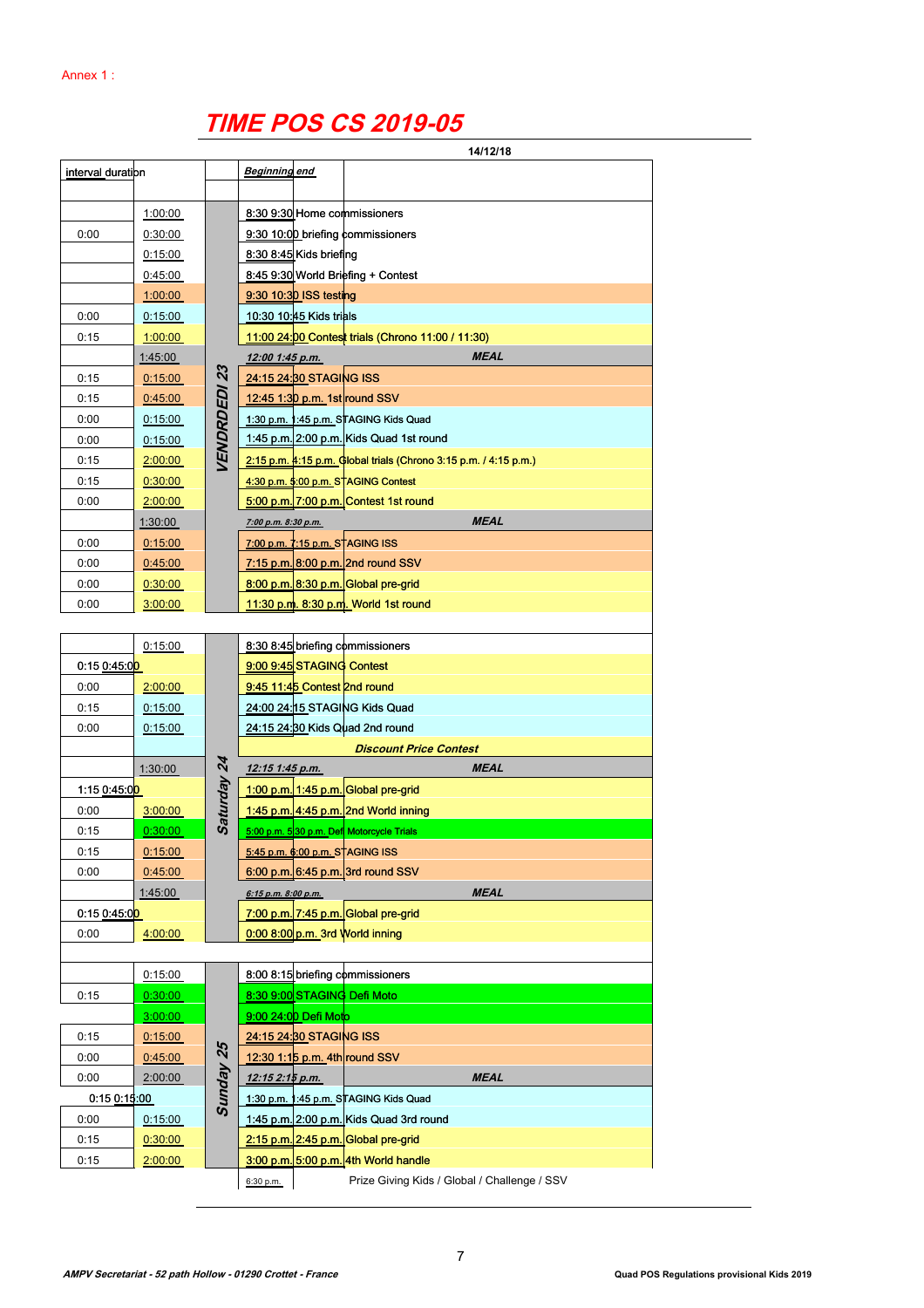

**Number: 0 to 99** 

**KIDS RACE POS QUAD** 

| A return with a stamped envelope addressed to your address,                 |  |
|-----------------------------------------------------------------------------|--|
| and a check for € 90 payable to AMPV 52 Chemin hollow, 01290 CROTTET France |  |

|                                 |                                                 | Born: // |
|---------------------------------|-------------------------------------------------|----------|
|                                 |                                                 |          |
|                                 |                                                 |          |
|                                 |                                                 |          |
|                                 |                                                 |          |
|                                 |                                                 |          |
|                                 | Brand:  Capacity:                               |          |
| sex:                            | • Female • Male                                 |          |
| Category:                       |                                                 |          |
|                                 | • Benjamin (9/11 years) • Minimal (12/13 years) |          |
| • Cadet $(13/15 \text{ years})$ |                                                 |          |

## **Each entry must be sent at least 15 days before the date of the event.**

Check payable immediately, or credit card payment on https://www.apayer.fr/AMPV Rememb[er to specify the REFERENCE](https://www.apayer.fr/AMPV) category 12H-Contest-Kids and driver **name # 1** refund in case of non-selection. Acknowledged by mail within 8 days. Confirming commitments 2nd half of June.

| french pilot  | foreign driver |              |                         |
|---------------|----------------|--------------|-------------------------|
|               | CВ             | <b>SWIFT</b> | Payment method          |
| 90 $\epsilon$ | 90€            | 120ۥ         | Check . Transfer . CB . |
|               |                |              | No check                |
|               |                |              |                         |
|               |                |              |                         |
|               |                |              |                         |